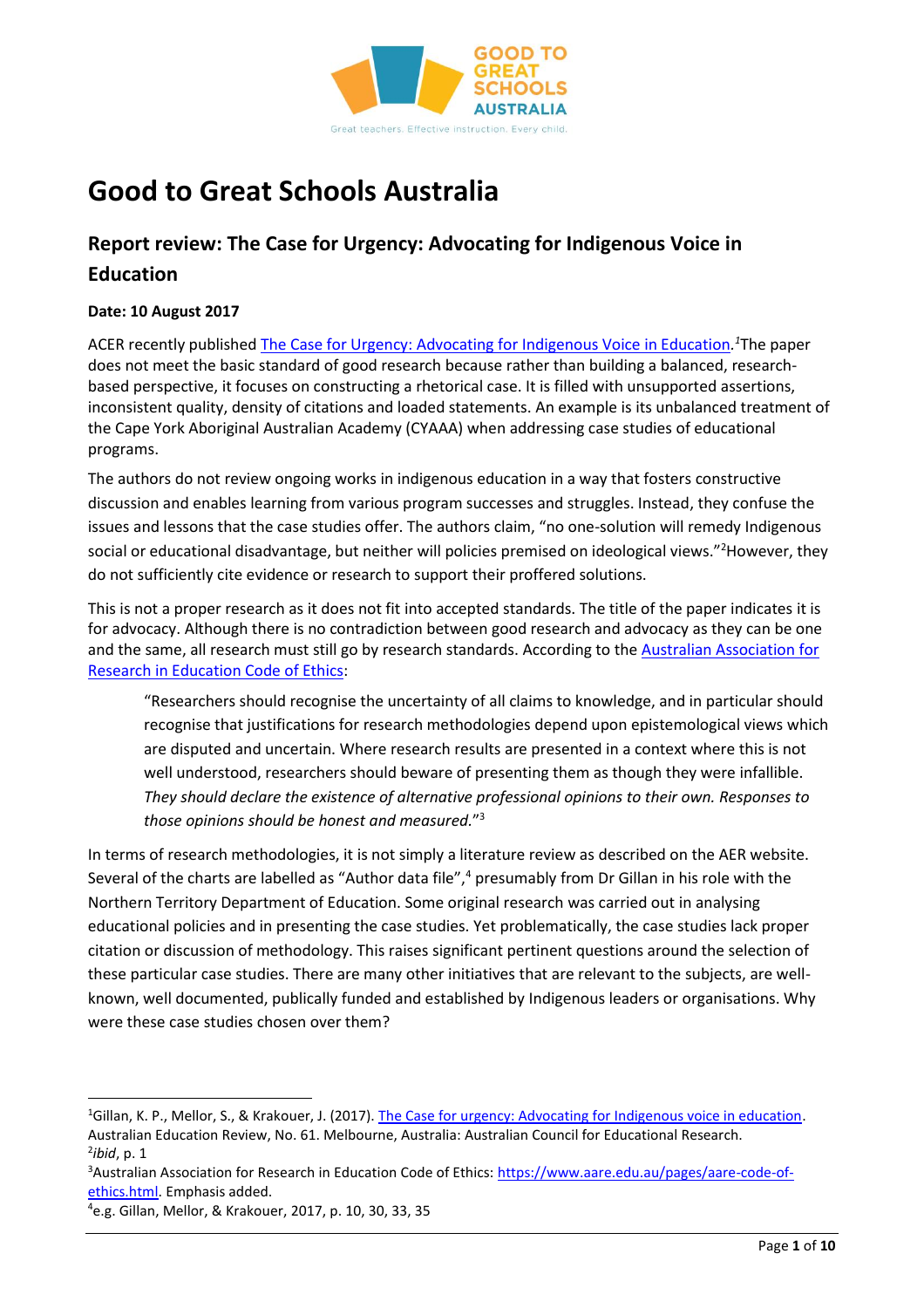The document may not have undergone proper peer review given its lack of research rigour; it might also not make it through peer review in its current form. Additionally, the role of ACER in approving the publication and, more generally, the way the organisation runs peer review is questionable. One of the authors, Suzanne Mellor, is the editor of the Australian Education Review series, which published the paper.

Whether advocacy or careless research, or both, authors' positionality and potential conflicts of interest should be made clear.<sup>5</sup> The most egregious of these is that Dr Gillan, according to the back cover of the paper, is Executive Director of Education Partnerships in the Northern Territory Department of Education, and is thus a high-ranking employee of an organisation involved with several of the case studies. This is clear conflict of interest. To quote Dr Gillan's paper, "social actors with a vested interest in a reform agenda may believe and claim that change has taken effect when no change has occurred (Loughlin, 2004)."<sup>6</sup>

## **The Literature Review**

The first three sections of the paper outline the history and context of indigenous education, indigenous educational achievement, and a lineage of Australian education policies aimed at indigenous peoples. Section four summarises the challenges faced in indigenous education and presents case studies of how they have been addressed.

The authors present five propositions. The first three boil down to: the brutal colonisation of Indigenous Australians is an ongoing experience that places them at social and economic disadvantage in ways closely tied to educational achievement, urgently requiring "nuanced, variable and flexible policies"<sup>7</sup> responding to the complexity of Indigenous communities and their social reality.

These propositions are debateable. In terms of relevance in explaining the ultimate causes of Indigenous disadvantage in Australia, they may be accepted. However, proximate factors to education include pedagogy, curriculum, attendance, recruitment and retention of educators, preparation of educators for remote school context and the diligent governance of seriously disadvantaged schools. Such pertinent factors are ignored in this report.

The fourth proposition is that major changes in policy and practice must be enacted, since previous ones have been largely unsuccessful. While this assertion is hard to disagree with, authors provide no guidance in relation to the major changes needed. The fifth states, "Active engagement of Indigenous families and communities in the education of their children is paramount. *Anything that detracts from this participation* will contribute to the unlikelihood of 'closing the gap." 8

Certainly, family and community engagement is important. The authors, however, fail to deal with the critical issues around provisioning of education by schools, in particular, the need for effective instruction by teachers. A lack of a focus on pedagogy, except in demonising CYAAA's innovations and general reference to indigenous language and culture, is a glaring omission. In a sense, this results in poor outcomes on engagement, placing the onus to provide quality, research-based instruction on communities instead of schools. To make matters worse, the authors leverage engagement for its rhetorical positioning in the paper, rather than supporting the concept through rigorous research.

<sup>5</sup>[AARE Code of Ethics](https://www.aare.edu.au/pages/aare-code-of-ethics.html)

l

<sup>6</sup> Gillan, Mellor, & Krakouer, 2017, p. 72 7 *Ibid*, p. 2 8 *ibid*, emphasis added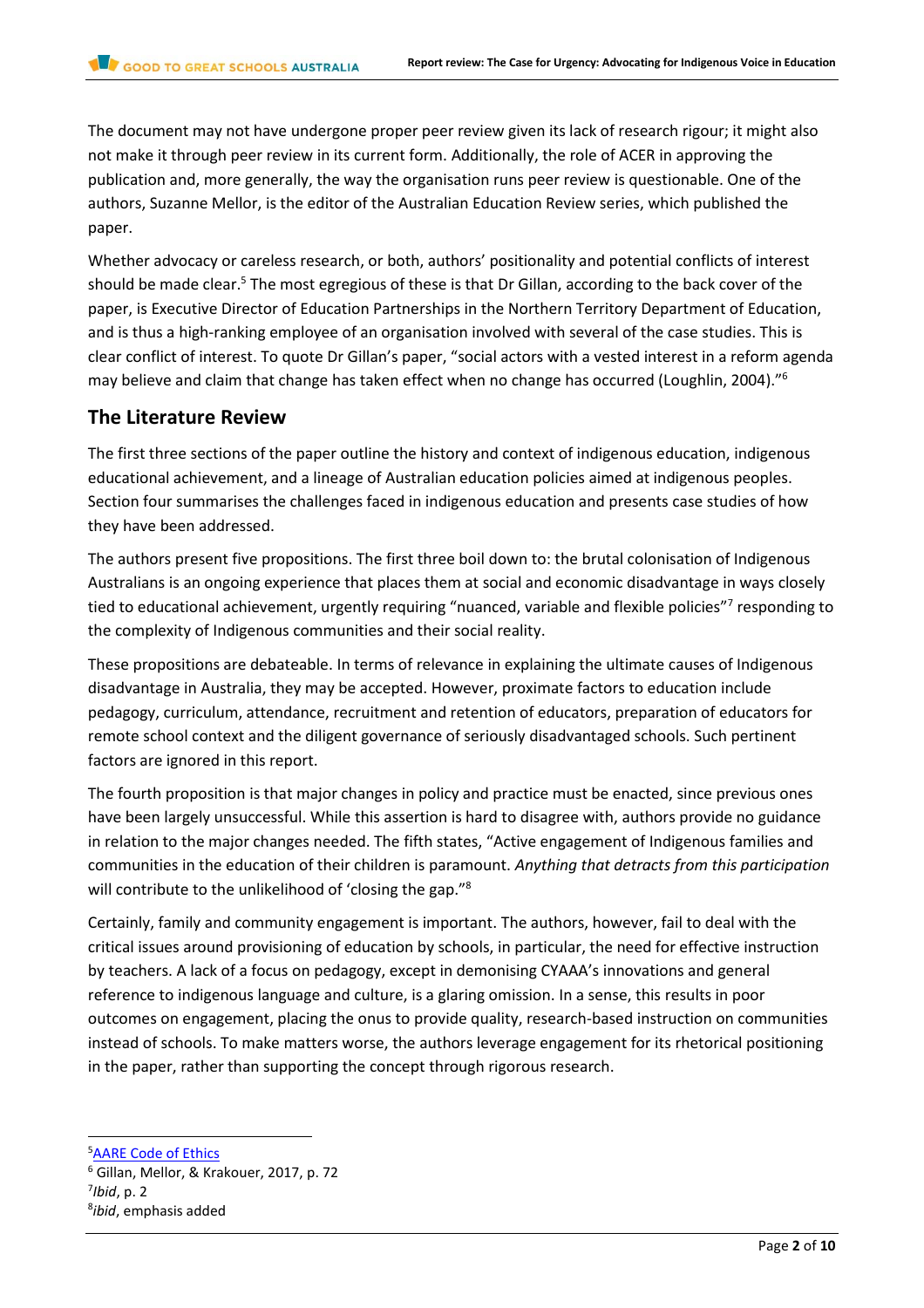Real solutions are lacking, largely because the authors fail to engage in a productive or rigorous treatment of educational endeavours in the case studies (discussed below). The paper therefore relies heavily on the large-scale quantitative measures, despite the authors correctly identifying that they may "not adequately measuring the particular Indigenous knowledges that the students bring to school and apply to their learning,"<sup>9</sup> rather than on-the-ground realities.

# **Case Studies**

The propositions raised in the first three sections constitute the framework for discussing case studies, which seems to be the core of the paper and its value proposition, built around five challenges:

- Challenge 1: Deficit and race-based assumptions in Indigenous education
- Challenge 2: Living away from home to study Boarding schools
- Challenge 3: Raising school attendance and engagement levels
- Challenge 4: Providing the best start Early childhood education
- Challenge 5: Engaging Indigenous communities in educational programs.<sup>10</sup>

Although not exhaustive, as they fail to address the importance of pedagogy, these challenges could have provided a framework for discussion of the case studies.

The authors promise to "review, analyse and critique programs in terms of the utilisation of the collective rather than the selective Indigenous community voice, and the degree to which meaningful participation by the 'recipients' of that program occurred."<sup>11</sup>Despite its promises, the 7 case studies take up only 11 pages of the report's 88 pages. The report's first 12 pages, by contrast, are spent introducing Indigenous history before education is even addressed – important context, even if already known and understood in the Indigenous education debate – but this imbalance contributes to its inability to offer robust solutions.

Despite saying, "we hope to model programs that illuminate the power of 'participating voice' in policymaking, and encourage more rigorous research review processes of such programs,"<sup>12</sup> the authors do not deliver. It is rather strange to talk about a more rigorous research process and not follow through in the paper. There are numerous issues in this regard throughout the case study section.

In sum, the basic requirements for case study research (or even research review) are not followed throughout this section. Case studies are treated very differently, with inconsistent and uneven use of evidence to support claims. All the case studies are worthy of in-depth review, discussion, and even debate. However, the authors seem intent on building a rhetorical case rather than a research-based one, with the six initial programs posited as exemplary and CYAAA coming at the end seemingly to represent the antithesis of best practices.

The Koori Cultural Program, an example of how schools can challenge racism and deficit assumptions about Indigenous education, relies on only three sources, none of which are scholarly or independent. One is from the school itself, another from an anecdotal report by the Victorian Aboriginal Education Association (which helped to design the program), and the most cited is a newspaper article from *The Age.<sup>13</sup>*Similarly, in the next two case studies on the Wunan Foundation and the Clontarf Aboriginal Academy, the authors

<sup>9</sup> Gillan, Mellor, & Krakouer, 2017, p. 32

<sup>10</sup>*Ibid*, p. 59

<sup>11</sup>*Ibid*, p. 58

<sup>12</sup>*Ibid*

<sup>13</sup> Flitton, D. (2015, May 17). Thornbury Primary School runs only Melbourne Indigenous language program. *The Age*. Accessed from: [http://www.theage.com.au/victoria/thornbury-primary-school-runs-only-melbourne-indigenous](http://www.theage.com.au/victoria/thornbury-primary-school-runs-only-melbourne-indigenous-language-program-20150514-gh1jy0.html)[language-program-20150514-gh1jy0.html](http://www.theage.com.au/victoria/thornbury-primary-school-runs-only-melbourne-indigenous-language-program-20150514-gh1jy0.html)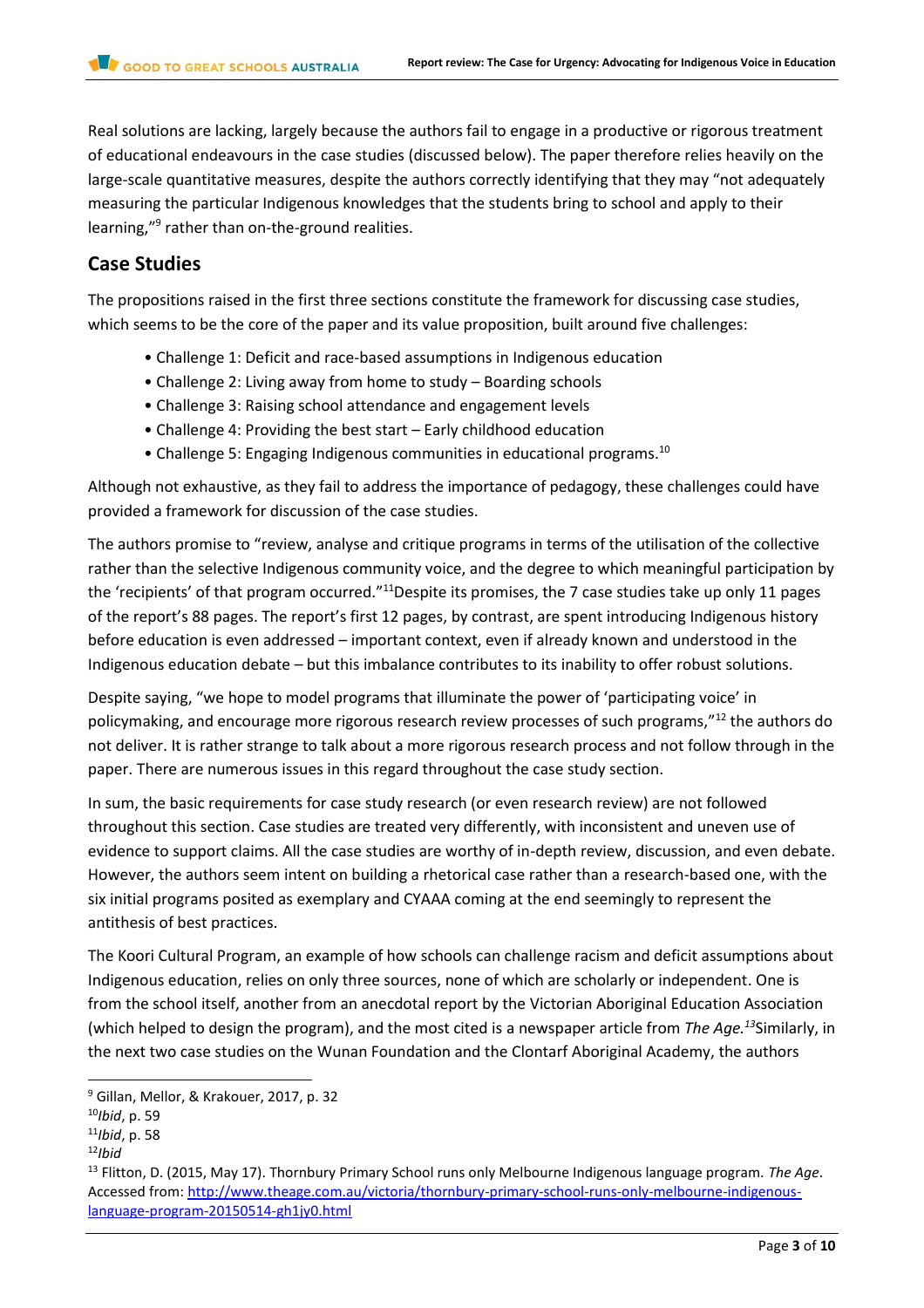repeatedly cite the program's writing on their own efforts as factual without any background discussion (critical or even basic) on the organisations. No formal evaluations on any of the three programs was cited or mentioned; even while stressing that formal evaluation was needed, the authors were comfortable drawing conclusions on program quality and outcomes based on the limited, conflicted and anecdotal evidence presented.

In the case studies on early childhood education, the Families as First Teachers (FaFT) program is discussed citing only the Northern Territory Department of Education, which runs the program. In mentioning an ongoing formal evaluation, no issue was raised about the Northern Territory Department of Education nor the University of Melbourne (which is a partner in the program) in the evaluation process. Apparently, standards of independence in evaluations are contextual – perhaps the main author's employment with the Department of Education impacts this flexibility.

The selective use of internal and popular media citations is incongruent with the authors' calls for evidencebased research and is not of the standard for a publication by the Australian Council for Educational Research. If the authors are advocating for the use of evidence, then why do they cite unverified and biased media articles and not research evidence? Why did the Australian Council for Educational Research publish case studies that treat statements from popular media sources as research evidence?

In all five case studies named, the involvement of indigenous community members is mentioned, but there is no mention of substantive community collaboration in developing the programs as well as the rigorous and sustained use of educational evidence. This seems to contradict the authors' central argument that these are required for successful Indigenous education efforts. Again, pedagogy is left out almost completely as it does not seem to factor into the authors' epistemologies.

Of greater concern is the Gunbalanya School case study, which is compared to CYAAA under challenge 5, engaging indigenous communities. The section has only one citation from 2002 that comes from the lead author's own study. Presumably, data for this section come from this source, Moyle & Gillan (2013) *Case Study: Promoting Indigenous School Leadership and Governance,<sup>14</sup>* but without citation – this amounts not only to poor research practice, but also self-plagiarism by Dr Gillan. The document is not even publicly available. There is also clear bias in presenting the case, even beyond the scholarly treatment. For example, the Gunbalanya case includes a large image of their community engagement program, which adds richness and authenticity to the program. However, although readily available, no comparable image was presented for CYAAA. Despite such bias, while their co-principalship model is laudable, the Gunbalanya School case does not demonstrate substantive collaboration from or consultation with indigenous communities in creating or running educational programming. Ironically, even if woefully understated, CYAAA's case demonstrates greater community consultation and involvement.

The authors rightfully stress the need for formal and independent evaluations, but neglect how few of their case studies have been properly evaluated. Of all the programs, only the evaluation of CYAAA (as part of CYWR) is mentioned in Sara Hudson's definitive [research report](https://www.cis.org.au/app/uploads/2017/06/rr28.pdf)<sup>15</sup> on the rigorous evaluation of Indigenous programs.

l

<sup>14</sup> Moyle, K., & Gillan, K. (2013). *Case study: Promoting Indigenous school leadership and governance*. Darwin: Charles Darwin University.

<sup>15</sup> Hudson, S. (2017). *Evaluating Indigenous programs: A toolkit for change.* Research Report. The Centre for Independent Studies. Retrieved from:<https://www.cis.org.au/app/uploads/2017/06/rr28.pdf>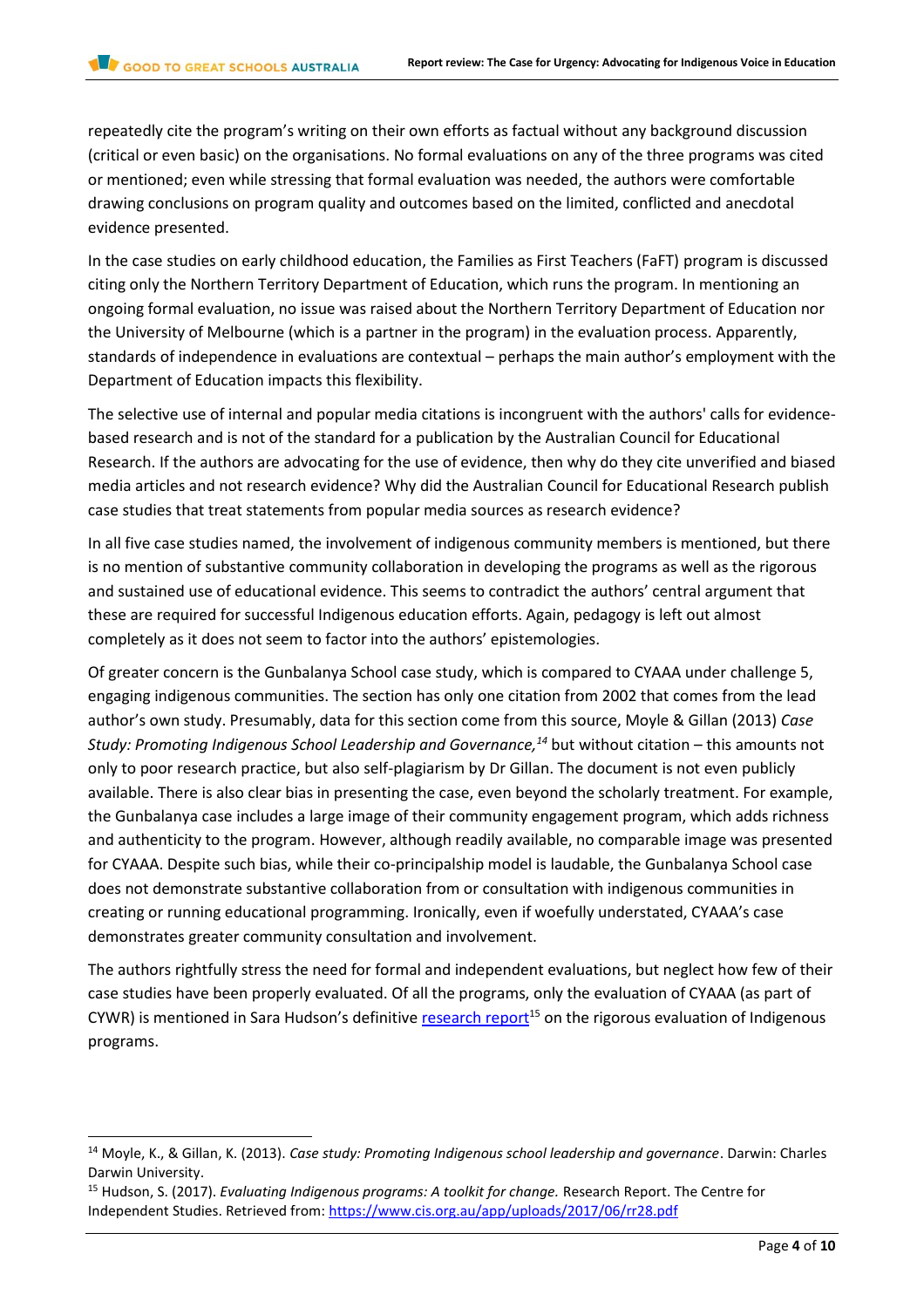#### **CYAAA Case Study**

The treatment of the Cape York Aboriginal Australian Academy (CYAAA) is among the most egregious issues in the paper and should be dealt with directly and in-depth. Oddly, given the comparative cases, CYAAA is included as the culminating example of what not to do when addressing the challenge of Indigenous community engagement. It is set up as a paper tiger for easily illustrating the main points of the report, but this required numerous additional cases of deficient research practice by the authors. The paper summarises that CYAAA failed and in fact is responsible for community violence because it did not meet two important criteria: ensuring community involvement and using education evidence. We contend these assertions and have elsewhere presented ample evidence to the contrary<sup>16</sup> – none of which are included in *The Case for Urgency*. As the authors do not follow good academic research practices, including selective citation of media sources, the case study contains major inaccuracies that cloud all the discussed issues.

In sum, the authors advance accusations, claims, and conclusions without supporting evidence. As with the other case studies, they selectively cite non-research publications as evidence. In particular, they quote several media articles and opinion pieces, which are obviously not scholarly or research-based sources. They cite pieces from *The Guardian* who have had to print a retraction and apology on other aspects of Cape York work,<sup>17</sup>yet neglect pieces that discuss positive aspect of CYAAA. In basic research ethics, if authors are willing to use media articles as evidence, they should do so in a balanced way.

Additionally, they consistently failed to use readily available sources of evidence, selectively and misleadingly use content from the ACER evaluation and other reports, neglect to properly contextualise cited evidence, and state conclusions reached based on assumptions, limited evidence, or no evidence at all. The discussion of the case study lacks necessary context regarding the community itself. The remote community of Aurukun has faced issues with law and order, particularly with disengaged youth, for many decades. This is for obvious reasons, tied to historically extreme challenges around education. For example, in 2007,(pre CYAAA) average attendance was as low as 28 per cent at Aurukun school,<sup>18</sup> but *The Case for Urgency* authors fail to mention this background.

This is part of a broader pattern of selectively citing available evidence. They cite the ACER evaluation of CYAAA<sup>19</sup> while dismissing the report that responded to it<sup>20</sup> and misrepresenting it as an evaluation. The results of Queensland's Teaching and Learning Audits<sup>2122</sup> – which ACER itself developed – are ignored by *The Case for Urgency,* yet it tells a vastly different story. These reports were provided to ACER as part of its audit of CYAAA. Additionally, although only citing it a few times, the authors seem to be drawing heavily from the 2016 Queensland Government DET review of Aurukun,<sup>23</sup> which was extremely problematic and to which GGSA has thoroughly responded elsewhere, $^{24}$  although the authors of the paper ignore the response. In sum, the DET review was full of factual errors and a profound lack of understanding community context and history. None of the review team saw the school in operation, the CYAAA and school leaders were not provided with any opportunity to respond, the school team was hampered from

[Australian Academy.](https://goodtogreatschools.org.au/wp-content/uploads/2017/08/CYAAA-Grossen-2013-Evaluation-of-CYAAA-students-academic-progress-v1.0-20130718.pdf) Hillsboro, Oregon: Centre for Applied Research in Education, p. 5. <sup>19</sup>ACER (2013, June). [Evaluation of the Cape York Aboriginal Australian Academy Initiative.](http://research.acer.edu.au/cgi/viewcontent.cgi?article=1036&context=indigenous_education)

<sup>&</sup>lt;sup>16</sup>GGSA (2016), Farrago: Response to the Review of School Education in Aurukun.

<sup>&</sup>lt;sup>17</sup> "Apology to Noel Pearson" <https://www.theguardian.com/australia-news/2017/may/22/apology-to-noel-pearson> <sup>18</sup> Grossen, B. (2013, July). Evaluation of the academic progress of children served by the Cape York Aboriginal

<sup>&</sup>lt;sup>20</sup> Grossen, 2013

<sup>&</sup>lt;sup>21</sup> DET (2011), Teaching and Learning Audit: Cape York Aboriginal Australian Aboriginal Australian Academy.

<sup>&</sup>lt;sup>22</sup> DET (2014), [Teaching and Learning Audit: Cape York Aboriginal Australian Aboriginal Australian Academy.](https://goodtogreatschools.org.au/wp-content/uploads/2017/08/CYAAA-2014-Teaching-and-learning-Audit-Report-John-Norfolk-Lead-Auditor.pdf)

<sup>&</sup>lt;sup>23</sup> DET (2016), [Review of School Education in Aurukun](http://statements.qld.gov.au/Content/MediaAttachments/2016/pdf/Review%20of%20school%20education%20in%20Aurukun.pdf)

<sup>24</sup>GGSA, 2016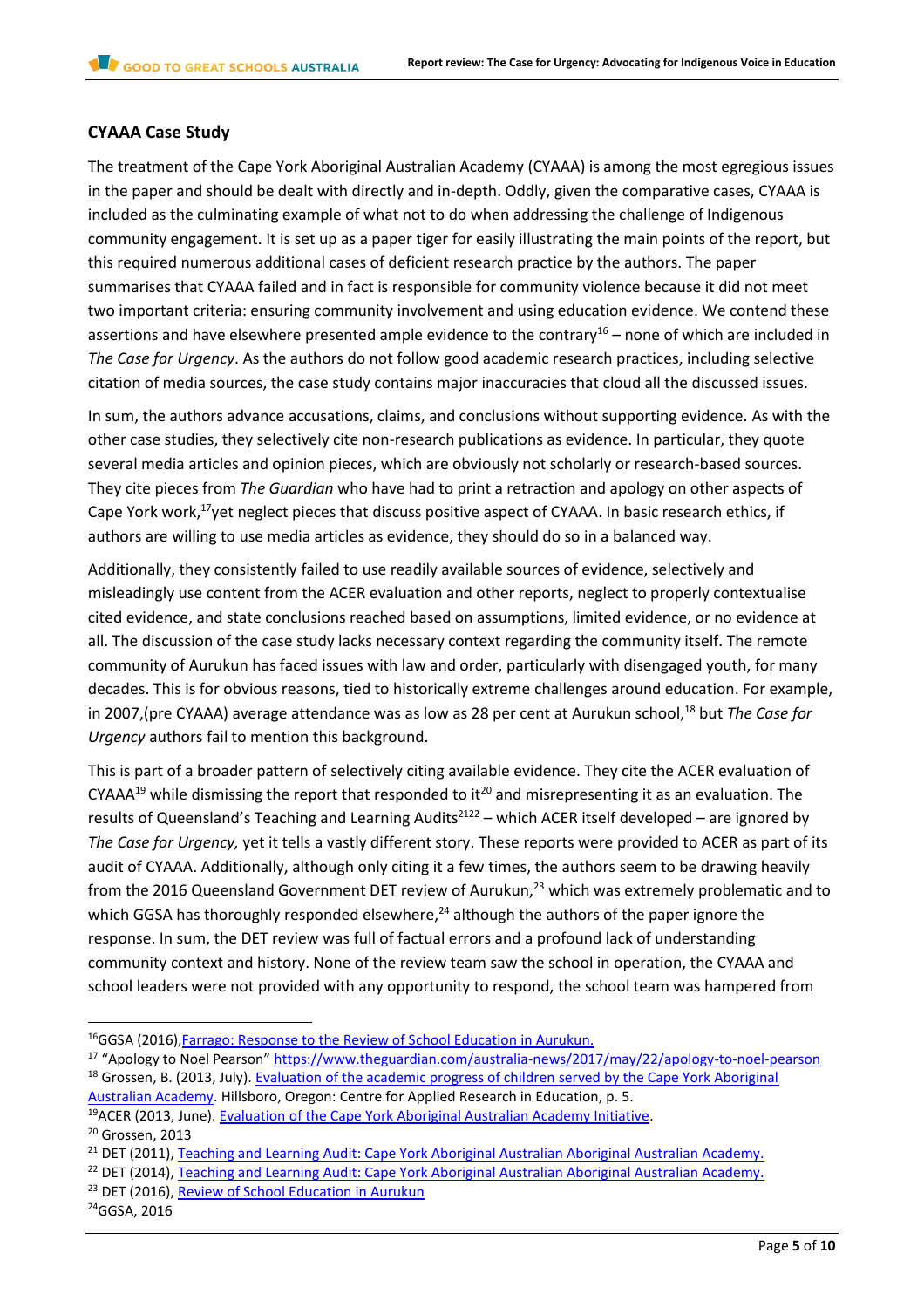preparing for the review, the reviewers overlooked key artefacts, and misleading comparisons were made to schools with much higher levels of educational advantage. *The Case for Urgency* suffers from many of these issues.

#### *Community collaboration*

The authors' central claim is there was "inadequate participatory community engagement in the development and implementation of education policies and programs."<sup>25</sup>They leave out contrary evidence.

Specifically, the authors discuss a lack of community engagement in the original decision to start the model, stating: "the CYAAA was not an original part of the CYWR (Katz & Raven, 2013), which meant that not all of the Aurukun, Coen and Hope Vale communities were formally involved in the decision-making process for the set-up of the educational program, of which they became a significant part."<sup>26</sup> However, sources are available from GGSA, CYWR, Family Responsibility Commission (FRC) reports and media coverage about Hope Vale requesting the model.

The extent of CYAAA's engagement with the community was unprecedented in Queensland Indigenous education history. CYAAA undertook extensive community consultation in Aurukun on the implementation of the CYAAA model in 2009.<sup>27</sup> Over 95 members of the Aurukun community were closely consulted, and over 77 per cent of Aurukun residents demonstrated commitment to the model. In 2009, the then Mayor (Neville Pootchamunka) and Deputy Mayor of Aurukun (Phyllis Yunkaporta) joined the CYAAA leadership team on a trip to the United States to research Direct Instruction. They returned to Aurukun and helped implement the model in the school. In 2010, the then Mayor of Aurukun was appointed to the CYAAA Board, where he remained until his sudden passing in 2012.

Available information on CYAAA's extensive family engagement strategy and community partnerships was also ignored. The authors of the paper, perhaps due to over-reliance on the DET report's narrow form of family and community engagement, neglect this engagement even though it would have buttressed their message on community collaboration.

CYAAA worked closely with local families on the Culture Program and, in 2013, won the Premiers' Reconciliation Award. In 2015, CYAAA sponsored a linguist to work for six months in Aurukun, developed a number of Wik language resources, and created a dedicated language space in the school. In 2016, CYAAA funded an indigenous member of the curriculum writing team to spend time in Aurukun to meet with elders in order to inject local cultural content into the Culture Program curriculum materials. The CYAAA has partnered with several community organisations in Aurukun around sports, arts, health and culture.

The authors suggest that co-principalship model should be at the heart of the model, perhaps unaware that Coen, Hope Vale and Aurukun all had sole indigenous principals at one time or another, or that Aurukun had an indigenous principal at the time of the problems. Or perhaps, are they suggesting that schools should be required to have a non-Indigenous principle in addition to an Indigenous one? The authors seem unaware of past well-known examples of co-principalship in remote Aboriginal communities in Queensland over the past decades, nor do they provide any evidence (aside from one case study) to ascertain the appropriateness or effectiveness of such a model.

<sup>&</sup>lt;sup>25</sup> Gillan, Mellor, & Krakouer, 2017, p. 73

<sup>26</sup>*Ibid*, p .72

<sup>27</sup>Grossen, 2013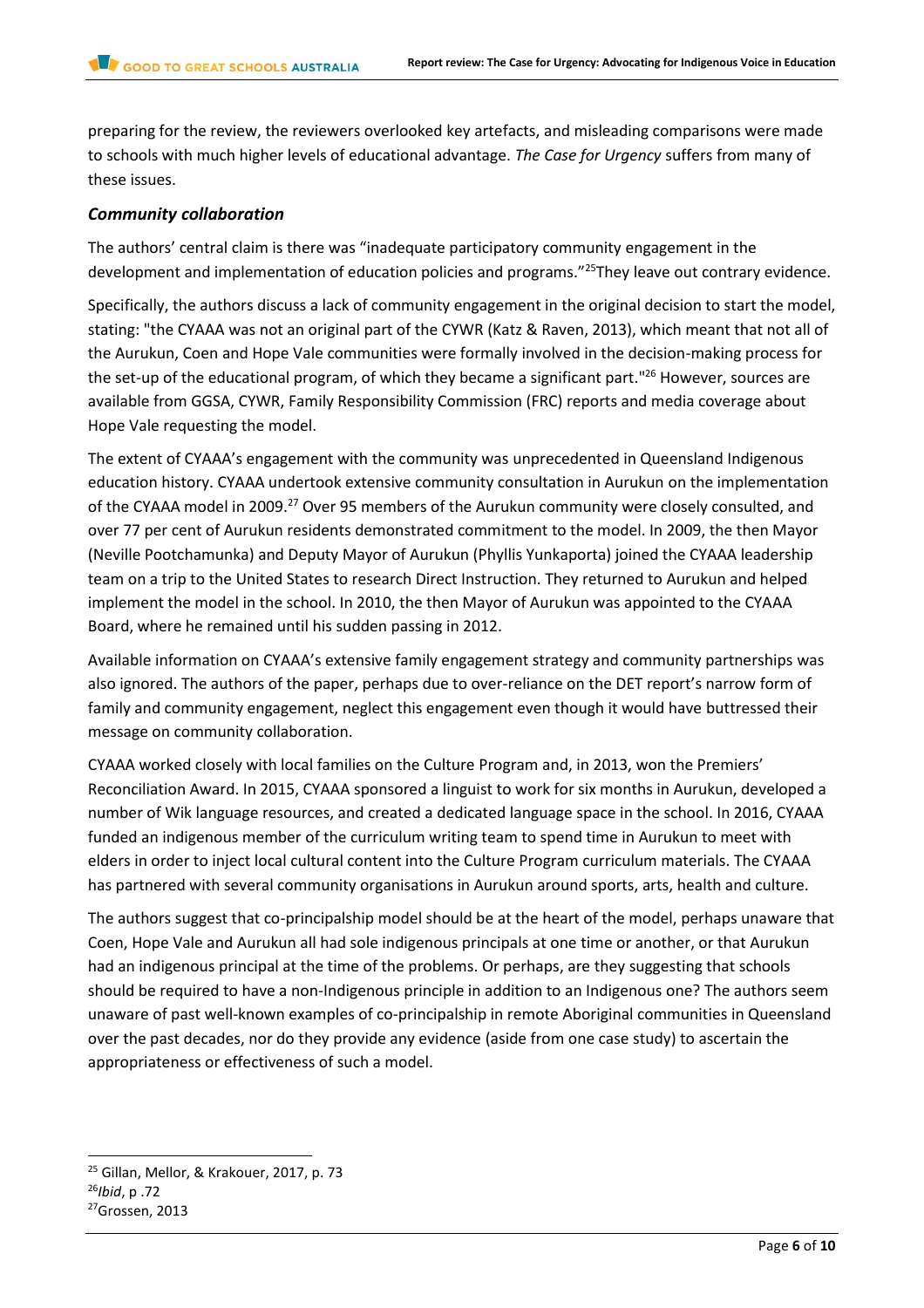#### *Performance and improvements*

The authors state that, "in 2016, six years after the agreement 'linking' the Cape York schools, the CYAAA had not achieved its intended educational achievement objectives"<sup>28</sup> and that "the impact of the CYAAA on academic outcomes is now impossible to fully assess, but the NAPLAN participation and achievement data clearly shows the anticipated benefits have not been realised."<sup>29</sup> They provide no real discussion or evidence beyond scattered and selective claims.

For example, selectively citing the ACER evaluation, they state that "The ACER evaluators found that most students at the CYAAA were still performing well below the national benchmarks in literacy achievement"30 without discussing any gains made or how this compares to similar schools of populations of students. Anyone with an understanding of the context would not find this surprising or damning; underperforming students should be compared with comparable schools and in terms of their own growth, not with nationally normed benchmarks. They state appropriate evidence from another report,<sup>31</sup>although the authors mistakenly identify it as an evaluation, accurately stating that "literacy outcomes had increased in each year of the evaluation."<sup>32</sup> However, the authors then insinuate that it was inaccurate and biased without providing any tangible evidence or examining the actual claim.

Nonetheless, in this regard, the CYAAA demonstrates clear success. Professor John Hattie, a highly respected academic and author of the definitive book on educational meta-analyses, analysed the CYAAA's student NAPLAN results and recently stated:

I analysed the data from 122 of [the CYAAA's] students. Learning growth effect-sizes were calculated for all students where they completed a NAPLAN test over two occasions (Year 3 and 5, or Year 5 and 7). The average effect-sizes are all substantial. For Years 3-5, there has been greater than the Australian average growth: 181 per cent greater in Reading, 98 per cent greater in Writing, and 181 per cent greater in Numeracy. This is the good news; the program is truly making a difference; but the sobering news is that the students have to make 3+ years growth in a year to catch up.<sup>33</sup>

In addition to excluding and contradicting such readily available evidence, the authors also leave out positive outcomes mentioned even in the sources they cite. The report omits improved professional development for teachers or the other positive findings from the ACER evaluation. They also failed to highlight anything positive from the CYWR evaluation, such as improved attendance at Aurukun.

The authors ignore the successes of the other 2 CYAAA sites and make no attempt to explain Coen and Hope Vale's attendance, results and community support. Only a vague comment on them is included: "The primary schools at Coen and Hopevale, which have maintained good attendance and retention rates, will remain subject to Queensland Department of Education policy and procedures."<sup>34</sup> This statement implies that the other sites have simply not declined, as if that might be assumed, whereas in fact all three sites improved in measures across board, including attendance and retention. In fact, readily available NAPLAN

 $\overline{a}$ <sup>28</sup> *Ibid* 

<sup>29</sup>*Ibid,* p. 73

<sup>30</sup>*Ibid,* p. 72

<sup>&</sup>lt;sup>31</sup>Grossen, 2013

<sup>&</sup>lt;sup>32</sup> Gillan, Mellor, & Krakouer, 2017, p. 72

<sup>33</sup> J. Hattie. (2016). [Shifting away from distractions to improve Australia's schools: Time for a Reboot.](http://education.unimelb.edu.au/__data/assets/pdf_file/0008/1993904/Deans-lecture-June-2016-Jack-Keating-lecture.pdf) Jack Keating Lecture at Melbourne Graduate School of Education

<sup>&</sup>lt;sup>34</sup> Gillan, Mellor, & Krakouer, 2017, p. 73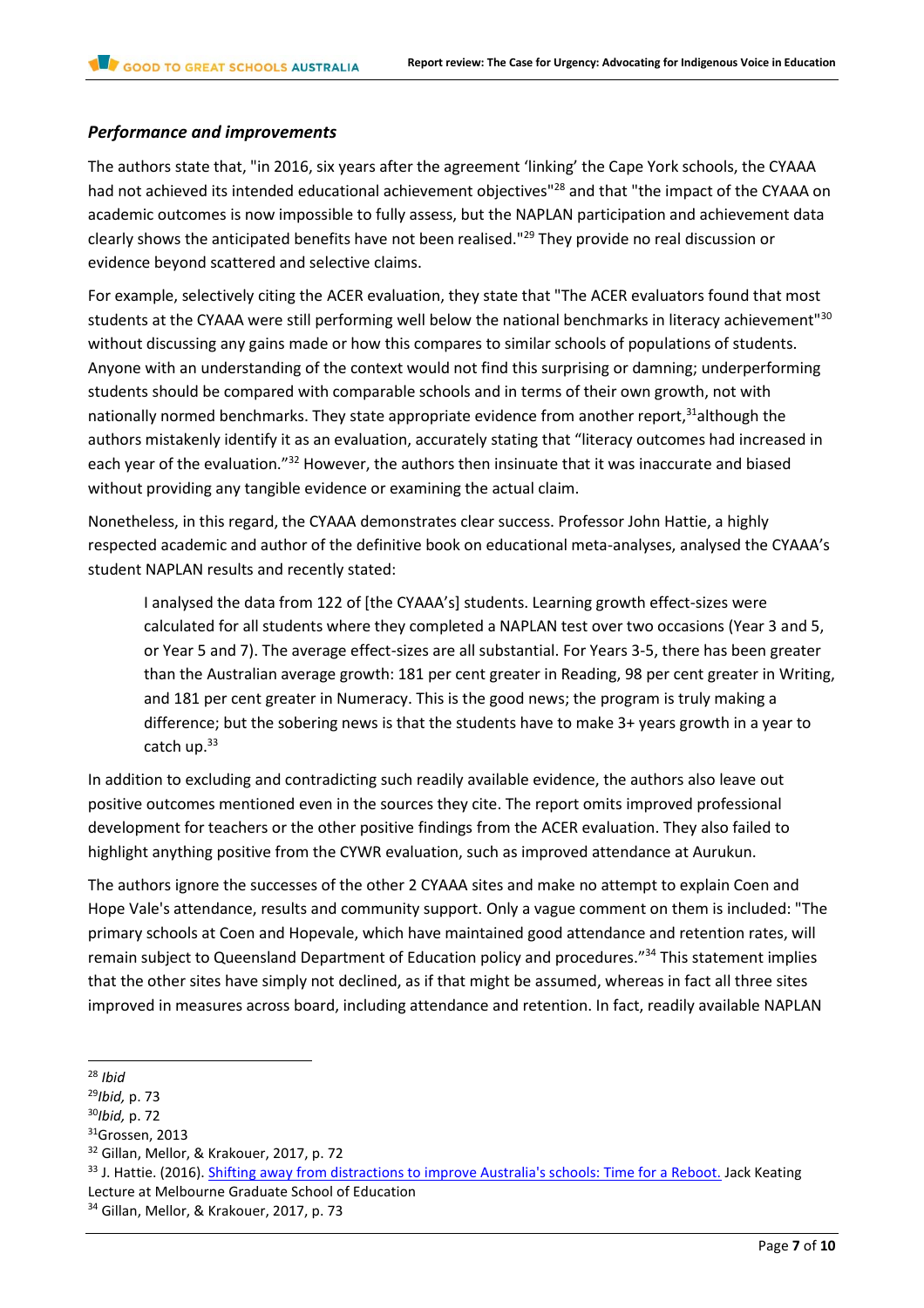data on the My School website shows that in 2016 CYAAA Coen achieved among the highest levels of literacy and numeracy in remote indigenous schools in Queensland.

#### *Curriculum and Direct Instruction*

The authors state that "Pearson's belief is that quality pedagogy can improve Indigenous academic achievement, which is probably uncontested, but his belief that quality pedagogy can be provided by the specific pedagogical model known as 'Direct Instruction' (DI) is contested by many education experts and researchers."<sup>35</sup>

Any educational researcher will point out that few (if any) pedagogic approaches are uncontested. Suffice it to say that Direct Instruction has a mountain of research findings to back it up, including in the meta-metastudy by Professor Hattie,<sup>36</sup>which is acclaimed to be among the most successful pedagogical methods, drawing on 304 studies with a total sample size of 42,618. Regardless of how one feels about Direct Instruction, it is improper to claim it is not research-based, more so, to link it to the challenge of community engagement. Allan Luke, a critic of DI, notes that, according to the 2013 ACER evaluation "DI has provided a beneficial framework for staff continuity, instructional planning, developmental diagnostics and professional development in school contexts where these apparently had been lacking."<sup>37</sup>

The authors also claim that "in addition to the problematic pedagogical issues associated with DI, from 2010 until June 2016, students in CYAAA schools were not taught the Australian curriculum (ACER, 2013; O'Brien, 2016)."<sup>38</sup>On top of O'Brien being a report from *ABC News*, <sup>39</sup>this statement is also inaccurate.

CYAAA's curriculum covers the Australian Curriculum and not all instruction utilises Direct Instruction – not that the two (DI and Australian Curriculum) are even mutually exclusive. The Class component consists of evidence-based instruction (Direct Instruction) with a strong focus on accelerating learning progress for students. The Club programs consist of physical education, music, and science. The Culture programs consist of humanities and social sciences, the arts, and technology.

The curriculum was endorsed in 2009 by a working group comprising of representatives from State Departments of Education and Training (DET) and Communities (DoC), Commonwealth Departments of Education, Employment and Workplace Reform (DEEWR) and Families, Housing, Community Services and Indigenous Affairs (FaHCSIA) and Cape York Institute, judging it "data, research and evidence based in every element from pedagogy, teaching and learning planning across year levels, assessment and reporting."<sup>40</sup>

The authors also state that, "community attitudes towards the controversial education reform have been bitterly divided, with some community members supporting the DI approach and many others opposing it, because it was not preparing children for mainstream schooling."<sup>41</sup>However, there is no evidence of bitter opposition to the school.

<sup>35</sup>*Ibid*, p. 72

<sup>&</sup>lt;sup>36</sup> Hattie, J. (2008). Visible Learning: A synthesis of over 800 meta-analyses relating to achievement. London: Routledge.

<sup>&</sup>lt;sup>37</sup> Luke, A. (2014) On Explicit and Direct Instruction, ALEA "Hot Topic", Australian Literacy Educators' Association, May, [http://www.alea.edu.au/documents/item/861,](http://www.alea.edu.au/documents/item/861) p. 2

<sup>38</sup> Gillan, Mellor, & Krakouer, 2017, p. 72

<sup>&</sup>lt;sup>39</sup> O'Brien, C. (2016, July 5). Aurukun school review recommends offering Year 7 and 8 classes, security upgrade for teachers. *Australian Broadcasting Company (ABC) News*. Accessed from [http://www.abc.net.au/news/2016-07-](http://www.abc.net.au/news/2016-07-05/aurukun-review-announced-school-to-reopen/7569946) [05/aurukun-review-announced-school-to-reopen/7569946](http://www.abc.net.au/news/2016-07-05/aurukun-review-announced-school-to-reopen/7569946)

<sup>40</sup>GGSA,2016

<sup>&</sup>lt;sup>41</sup> Gillan, Mellor, & Krakouer, 2017, p. 73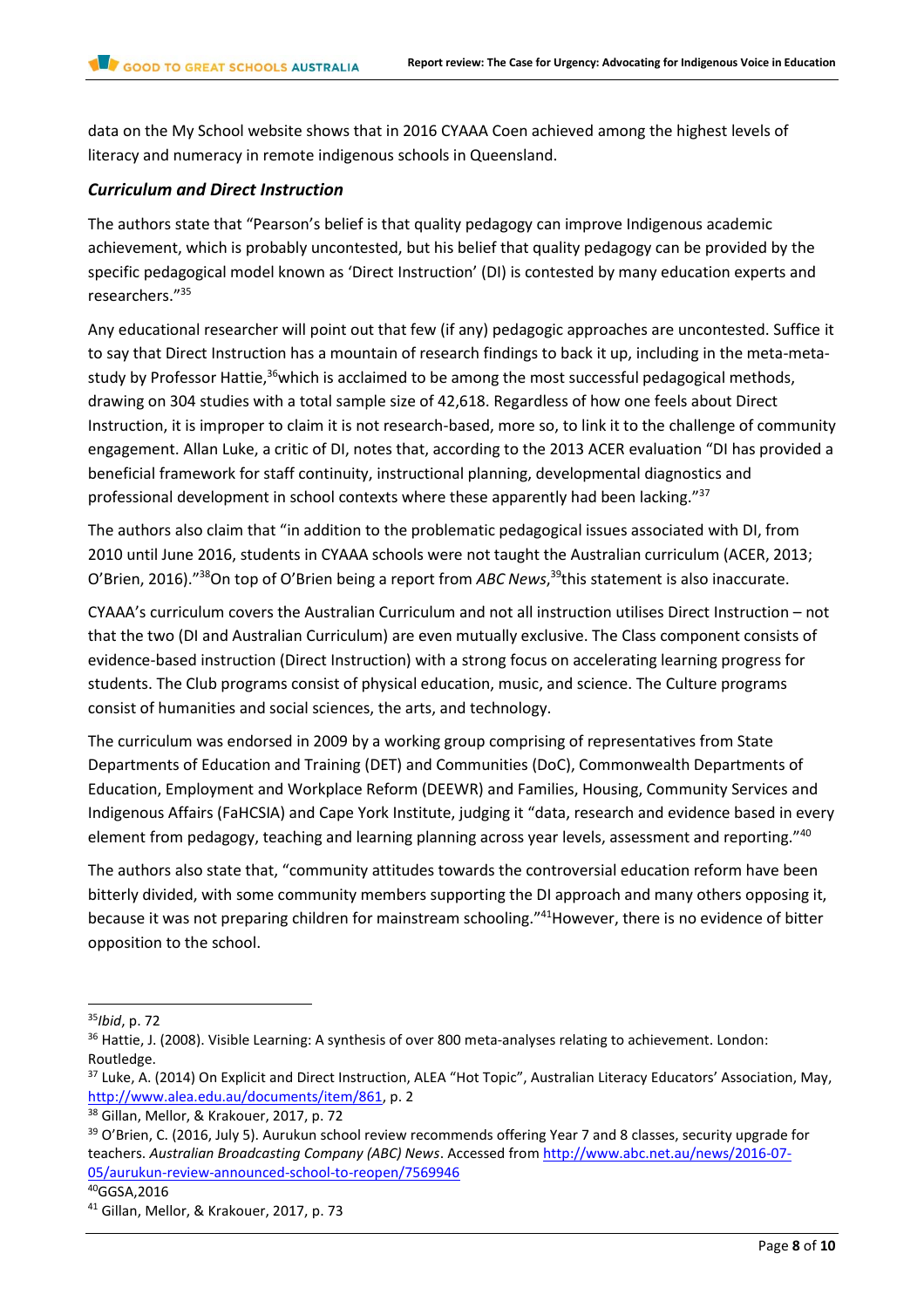#### *Community violence*

Finally, the authors claim that: "The publication of the latest NAPLAN results coincided with media reporting significant social disruption in the Aurukun community, as the underlying governance challenges erupted, largely as a result of community objection to the program (Sarra, 2016)…The lack of broad-based participation by the community has been the key driver behind community tension, violence and disengagement in the school in Aurukun since the program was implemented."<sup>42</sup> They fail to mention that Chris Sarra runs an educational consultancy,<sup>43</sup> that is in direct competition with GGSA for contracts with schools. There is no evidence for widespread opposition to the school.

They directly link violence in the community to the school model; no evidence is provided. The claim was refuted in multiple media articles last year, but only the accusations are named in the paper. John McCollow, who has written his own critiques of CYAAA's use of Direct Instruction, stated:

The implication that use of the [DI] program has somehow contributed to the problems in the community is unsupported hyperbole that undermines rather than strengthens [the case against DI]. Social unrest and violence have been unfortunate features of the Aurukun community for a number of years predating the establishment of the Cape York Welfare Reforms or the CYAAA.<sup>44</sup>

# **Conclusion**

In this review, we have pointed out a number of ways *The Case for Urgency* does not fulfil the basic requirements of a research publication. Perhaps most important is that, beyond the general issues and the unfair attacks on CYAAA, the paper neglects the fundamentally important knowledge and practice of raising Indigenous schooling outcomes in remote communities. Significantly, it fails to advance an alternate model that can be done in (i) standard government and church schools and (ii) at anything approaching the cost of a standard primary school in any system. The authors of the paper could have discussed such a model through a more thorough and rigorous treatment of the case studies – and especially through an approach that creates dialogue rather than clouding the real issues.

Ironically, while the authors advocate for indigenous people to have a voice, they neglect the indigenous leaders involved in establishing the CYAAA initiative. They erase their participation, ignore what leaders have publically stated in support of the model, and fail to invite them to engage in dialogue about their critique. Perhaps the greatest irony is the authors' use of the Uluru Statement of the Heart as a central paradigm of their report; a principal author of the Statement is central to the efforts of the CYAAA.

In our own research-based view – you can find our rigorous data and reports on our website<sup>45</sup> – GGSA (including CYAAA) stands as a beacon, quite independently of the hard lessons we have gained along the way. It has in fact illustrated that the kinds of best practices discussed in the paper can be done, even if it is never as simple as *The Case for Urgency* authors make it out to be. In addition, it has shown that certain kinds of pedagogical practice make a difference, regardless of the exogenous factors. It demonstrates what committed educators have always known – that Indigenous students learn conventional school knowledge when they are taught by committed educators through research-based practices, and this does not have to come at the cost of their language and culture.

l

<sup>42</sup>*Ibid*

<sup>&</sup>lt;sup>43</sup> The Stronger Smarter Institute.<http://strongersmarter.com.au/about/history/>

<sup>&</sup>lt;sup>44</sup> McCollow, J. (2016). [Schooling in Aurukun.](https://core.ac.uk/download/pdf/51343786.pdf) Research Report 49. TJRyan Foundation, p. 10.

<sup>&</sup>lt;sup>45</sup> Good to Great Schools Australia, evidence base:<https://goodtogreatschools.org.au/our-results/evidence-base/>